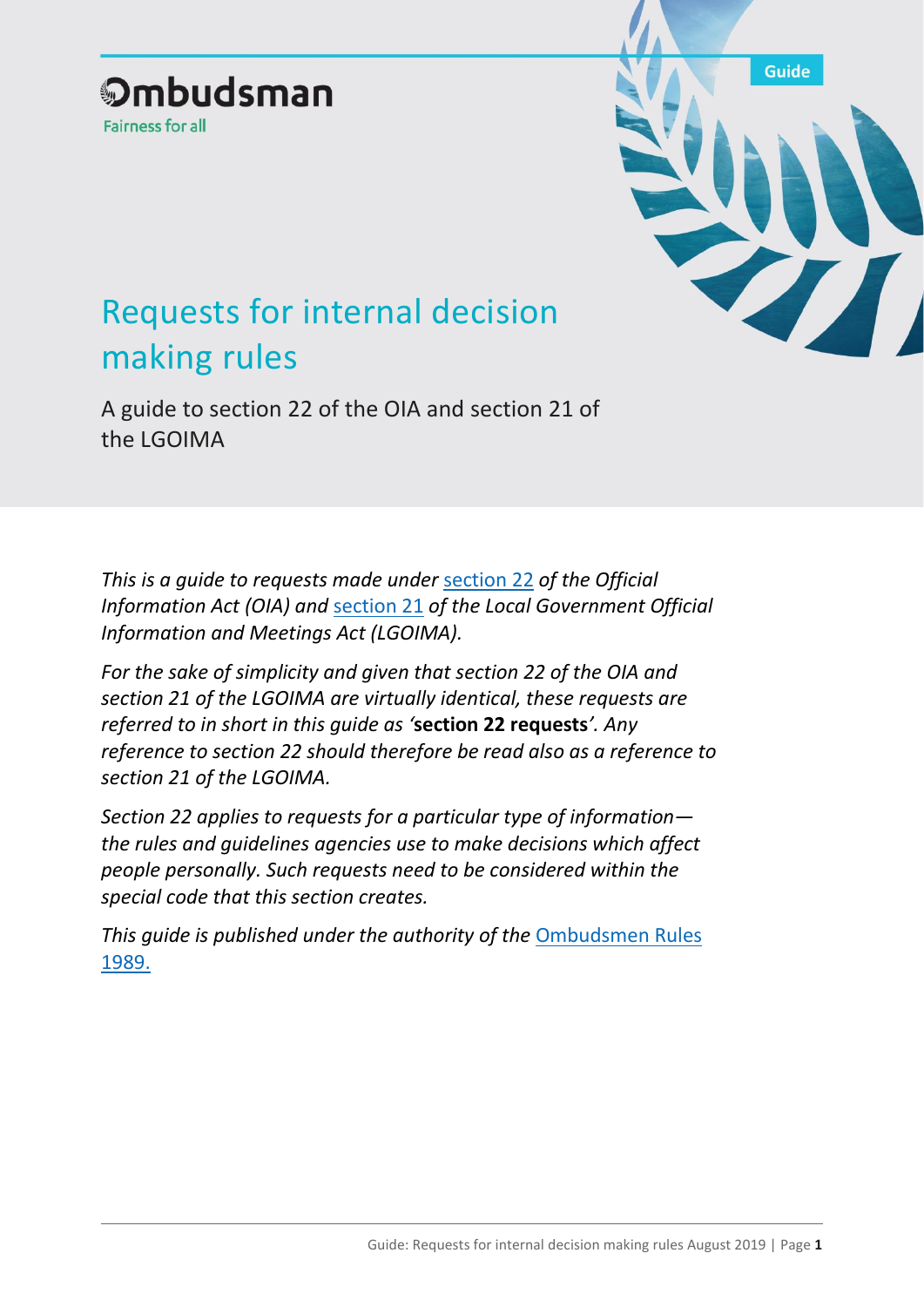# **Contents**

| What is a section 22 request?                                             | 3  |  |
|---------------------------------------------------------------------------|----|--|
|                                                                           | 4  |  |
|                                                                           | 4  |  |
|                                                                           |    |  |
|                                                                           |    |  |
|                                                                           |    |  |
|                                                                           |    |  |
|                                                                           |    |  |
|                                                                           |    |  |
|                                                                           |    |  |
|                                                                           |    |  |
|                                                                           | 10 |  |
|                                                                           | 10 |  |
| What if a requester is unhappy with the decision made on their section 22 | 11 |  |
|                                                                           | 11 |  |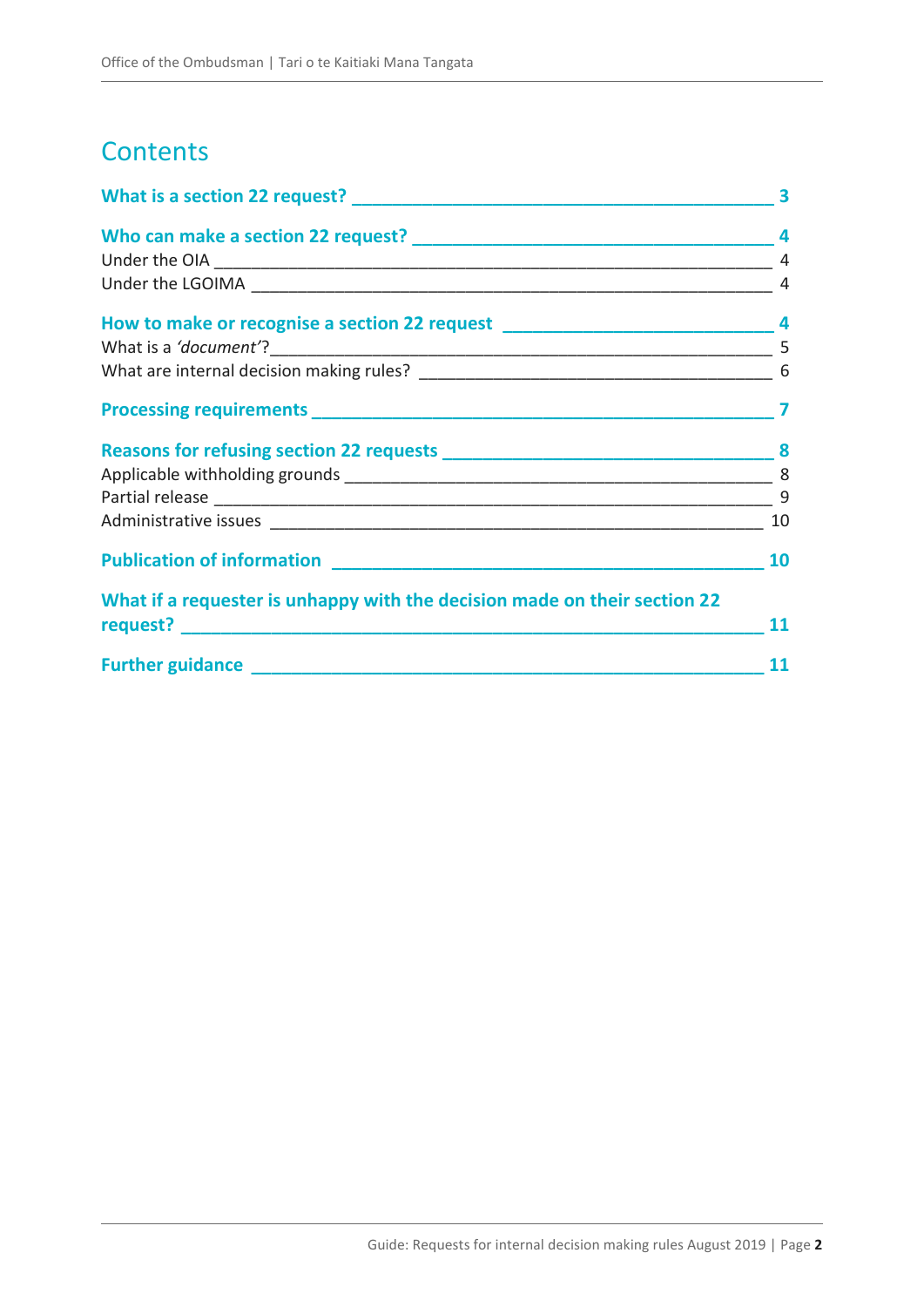# <span id="page-2-0"></span>What is a section 22 request?

#### A [section 22](http://legislation.govt.nz/act/public/1982/0156/latest/DLM65622.html?search=ts_act%40bill%40regulation%40deemedreg_official+information_resel_25_a&p=1) request is one for:

*...any document (including a manual) which is held by [an agency] and which contains policies, principles, rules, or guidelines in accordance with which decisions or recommendations are made in respect of any person or body of persons in [their] personal capacity.*

This section is found in **Part 3** of the legislation. Ordinary requests for official information are considered under [Part 2.](http://legislation.govt.nz/act/public/1982/0156/latest/DLM65381.html?search=ts_act%40bill%40regulation%40deemedreg_official+information_resel_25_a&p=1)

Section 22 provides a **right** of access to internal decision making rules on request. It reflects the principle that *'the individual has a right to know the law that does or may affect [them] personally'*. <sup>1</sup> Because there is a right of access, the reasons for refusing requests are more limited than the reasons for refusing ordinary official information requests.

Section 22 means that people can understand and if necessary challenge the decisions made about them. It also means that agencies can be held accountable for the decisions they make which affect people personally.

#### **Related provisions**

 $\overline{a}$ 

Section 22 complements other provisions in the legislation that enable:

- people and corporate entities to request the **reasons** for a decision which affects them personally; $^2$  and
- corporate entities to request **personal information** about themselves.<sup>3</sup>

These provisions also deal with special types of information to which people have a right of access.

Like section 22, these provisions are about ensuring transparent and accountable decision making.

Here's a diagram to help you figure out which rules apply to which requests.

<sup>1</sup> Committee on Official Information, *Towards Open Government: Supplementary Report* (1981) vol 2 at 75.

<sup>&</sup>lt;sup>2</sup> See s 23 OIA and s 22 LGOIMA. For more information see Requests for reasons for a decision or [recommendation.](https://ombudsman.parliament.nz/resources/requests-reasons-decision-or-recommendation-guide-section-23-oia-and-section-22-lgoima)

<sup>3</sup> See s 24 OIA and s 23 LGOIMA. Requests by individual natural persons for personal information about themselves are considered under the Privacy Act. For more information see Requests by corporate entities for [their personal information.](https://ombudsman.parliament.nz/resources/requests-corporate-entities-their-personal-information-guide-part-4-oia-and-lgoima)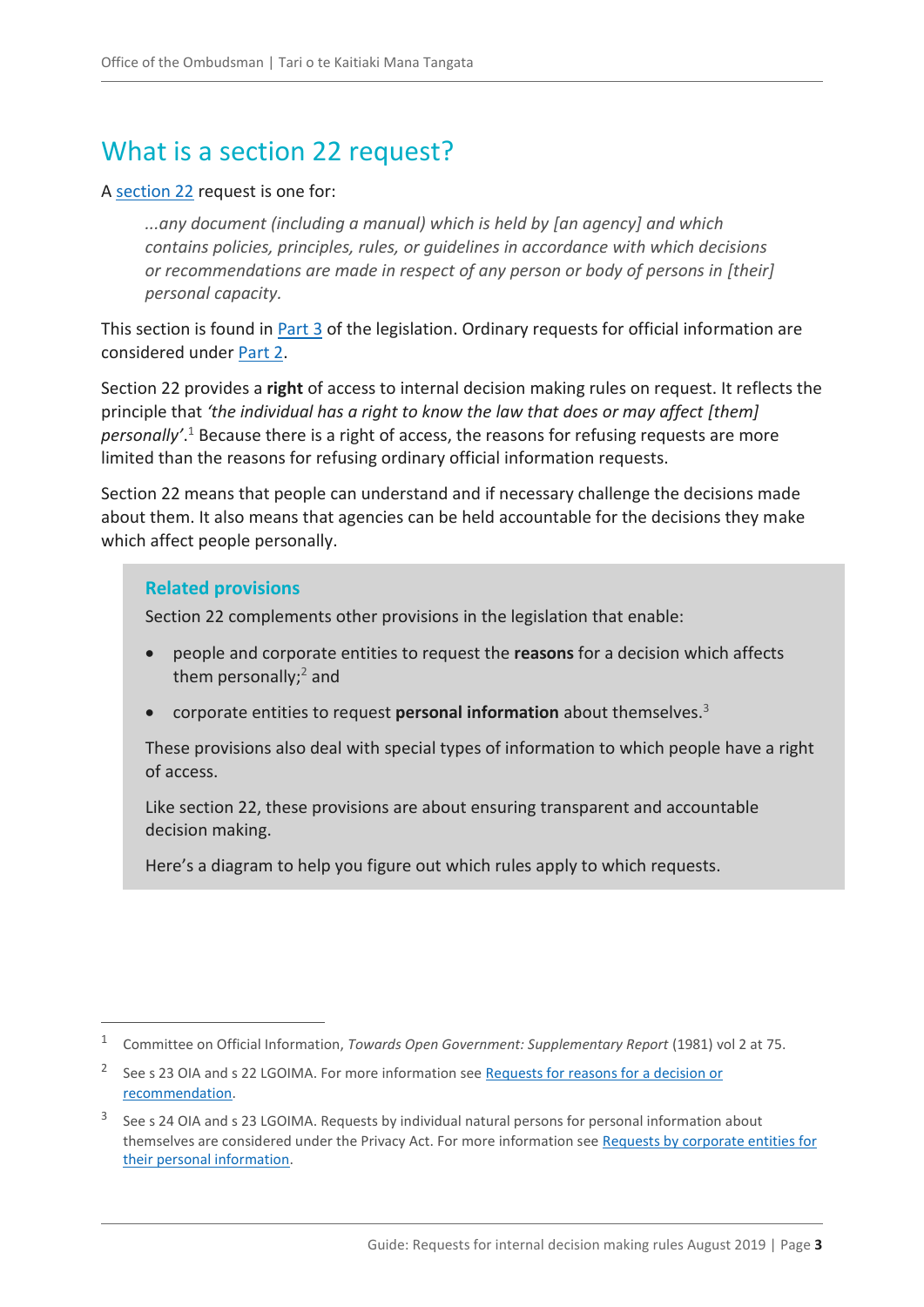| How did you decide?                               | Requests for internal decision<br>making rules                   | Section 22 OIA /<br>section 21 LGOIMA |
|---------------------------------------------------|------------------------------------------------------------------|---------------------------------------|
| Why did you decide?                               | Requests for reasons for a decision<br>or recommendation         | Section 23 OIA /<br>section 22 LGOIMA |
| I want what you hold<br>about my corporate entity | Requests by corporate entities<br>for their personal information | Section 24 OIA /<br>section 23 LGOIMA |

## <span id="page-3-0"></span>Who can make a section 22 request?

The eligibility requirements are different under the OIA and LGOIMA.

### <span id="page-3-1"></span>**Under the OIA**

Section 22 requests can **only** be made by:<sup>4</sup>

- New Zealand citizens or permanent residents;
- people in New Zealand; or
- corporate entities (that is, companies or incorporated societies) which are either incorporated in New Zealand or have a place of business here.

### <span id="page-3-2"></span>**Under the LGOIMA**

Section 21 requests can be made by **any person** (individual or corporate entity), whether in New Zealand or not.

### <span id="page-3-3"></span>How to make or recognise a section 22 request

There is no special way to make a section 22 request. Requests can be made orally, or in writing. The requester does not need to refer to section 22. A section 22 request may look like an ordinary OIA or LGOIMA request, but what sets it apart is the nature of the information sought by the requester. If the requester is seeking:

- a [document](#page-4-0) held by the agency;
- containing [internal decision making rules;](#page-5-0)
- that affect people personally;

 $4$  See s 22(2) OIA.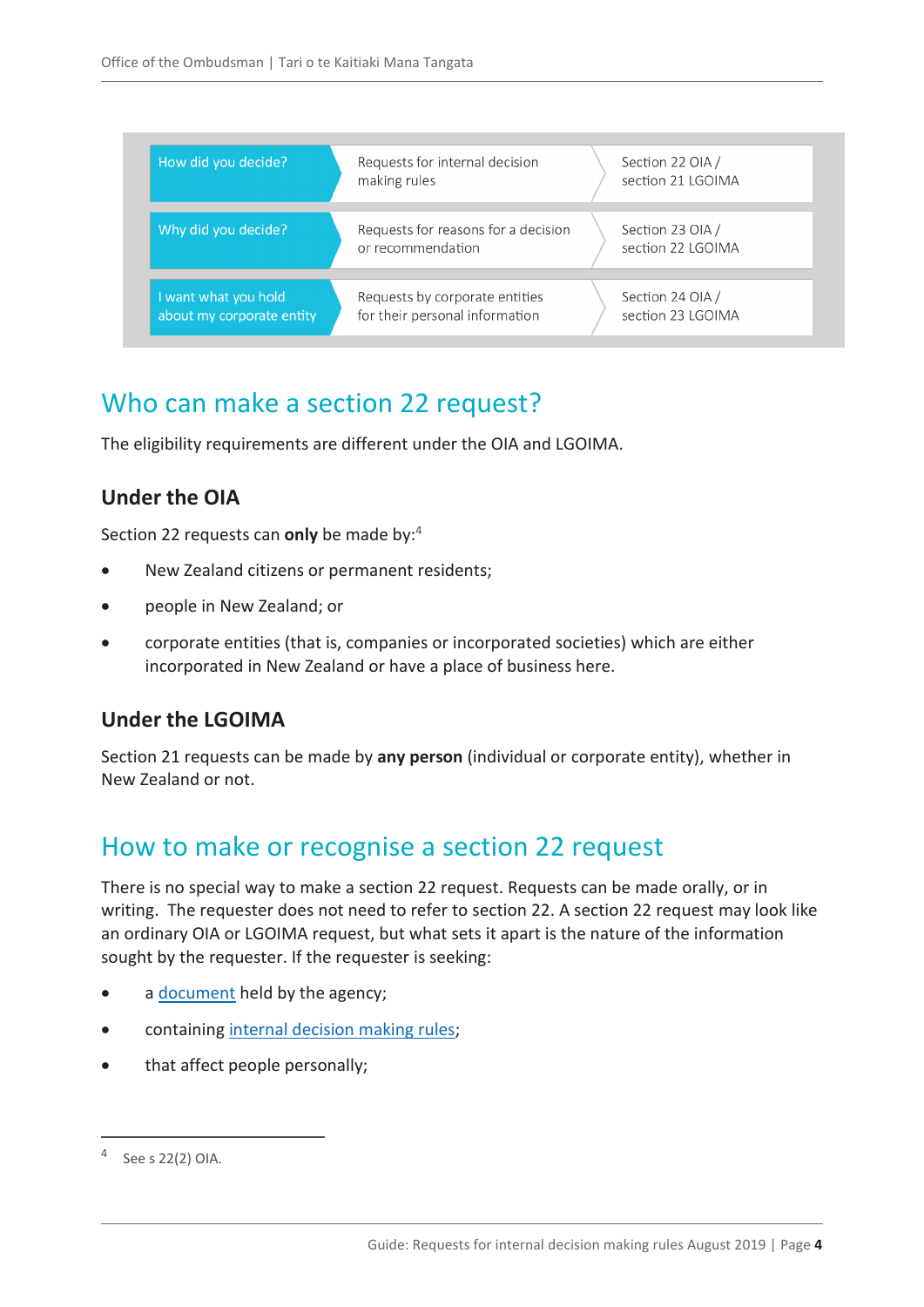then it must be considered under section 22.

These requests are usually made in the context of a person trying to understand how an agency will reach a decision or why it took the decision it did. Communications of this nature should automatically **raise a flag** for the agency to consider whether the person is making a section 22 request. Example scenarios in which a person might make a section 22 request include:

- a request by a job applicant for an agency's human resources policy; or
- a request for the criteria an agency uses to determine applications for a grant or benefit.

If a requester wants to make a section 22 request, it helps to refer to that section explicitly, so that the request is recognised and processed in accordance with its requirements. Requesters must specify the information sought with *'due particularity'*. <sup>5</sup> This means they must provide sufficient information to enable the agency to identify the information sought. If a request lacks due particularity, the agency must provide reasonable assistance to the requester.<sup>6</sup> Requesters may seek urgency, provided they give reasons.<sup>7</sup>

The decision or recommendation needn't affect the **requester** themselves. It's sufficient that the decision affect **any** person or group in their personal capacity.

### <span id="page-4-0"></span>**What is a** *'document'***?**

The definition of *'document'* is not as narrow as it sounds. *'Document'* means a document in any form (ie, hardcopy or electronic), and includes:<sup>8</sup>

- any writing on any material;
- any information recorded or stored by means of any tape-recorder, computer, or other device; and any material subsequently derived from information so recorded or stored;
- any label, marking, or other writing that identifies or describes any thing of which it forms part, or to which it is attached by any means;
- any book, map, plan, graph, or drawing; or

<sup>5</sup> The requirement for due particularity in s 12(2) of the OIA (s 10(2) of the LGOIMA) is incorporated by s 22(3) of the OIA (s 21(2) of the LGOIMA).

 $^6$  The duty to provide reasonable assistance in s 13 of the OIA (s 11 of the LGOIMA) is incorporated by s 22(3) of the OIA (s 21(2) of the LGOIMA).

<sup>&</sup>lt;sup>7</sup> The ability to seek urgency in s 12(3) of the OIA (s 10(3) of the LGOIMA) is incorporated by s 22(3) of the OIA (s 21(2) of the LGOIMA). For more information about responding to urgent requests, see [The OIA for Ministers](https://ombudsman.parliament.nz/resources/oia-ministers-and-agencies-guide-processing-official-information-requests)  [and agencies](https://ombudsman.parliament.nz/resources/oia-ministers-and-agencies-guide-processing-official-information-requests) and [The LGOIMA for local government agencies.](https://ombudsman.parliament.nz/resources/lgoima-local-government-agencies-guide-processing-requests-and-conducting-meetings)

<sup>8</sup> See s 2 OIA and LGOIMA.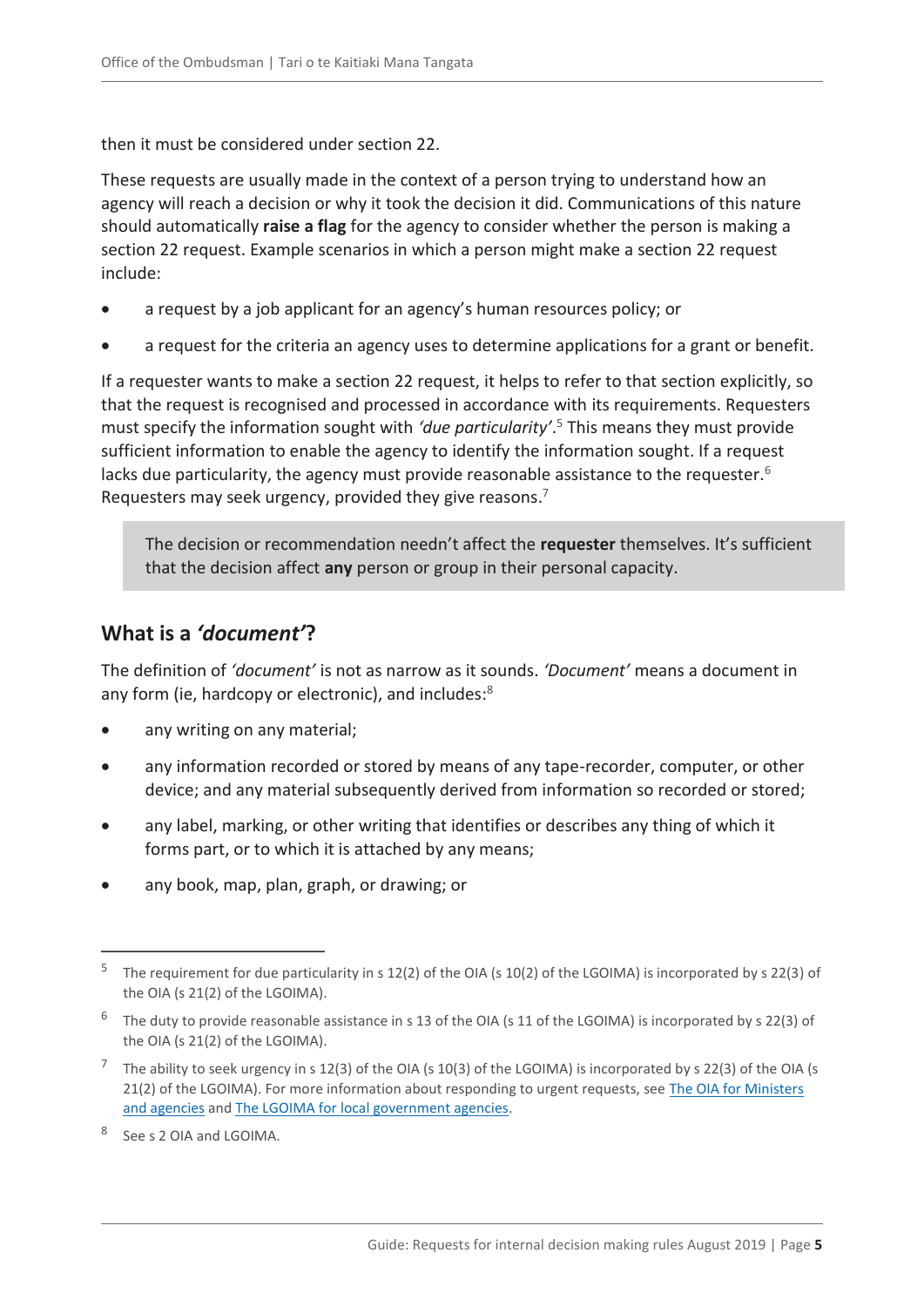any photograph, film, negative, tape, or other device in which one or more visual images are embodied so as to be capable (with or without the aid of some other equipment) of being reproduced.

#### <span id="page-5-0"></span>**What are internal decision making rules?**

The committee which recommended the enactment of the OIA helpfully described the type of information to which section 22 applies as follows: <sup>9</sup>

*This clause relates to what has been called 'informal administrative law' or 'internal law'—the body of rules and criteria which is applied by agencies and statutory officers in making decisions affecting the rights, privileges, or liabilities of individuals. It includes the principles and guidelines in accordance with which statutory or administrative discretions are exercised.* 

*Some of this 'law', like the case law built up by Courts and judicial tribunals, is based on precedents established in the course of making decisions. Some consists of departmental interpretations on points which have not been covered by judicial decisions. Some consists of policy decisions or directions issued by Ministers or senior officials. It may be contained in manuals, circulars, or desk or other files. In short, it covers material known to and used by officers or employees in making decisions affecting individual citizens.*

#### **Case study—is it a section 22 request?**

 $\overline{a}$ 

In case 175825 (2008), a requester sought Immigration New Zealand's (INZ) policies, procedures and guidelines concerning removal practices. The request on the face of it seemed to be one made entirely under section 22 of the OIA. INZ released its manuals and circulars, but withheld a *'Mind Mapped Analysis of "Turn Around" Provisions'*. The question was whether the *'mind map'* was an internal decision making rule that needed to be considered under section 22. INZ argued that while the *'mind map'* might be used as part of the formula to draft policies, procedures or guidelines, it was not in its current state *'the end product'*. The Ombudsman agreed that the *'mind map'* did not provide administrative guidance to INZ's staff on decision making, and therefore it was different in substance to the other information released. Section 22 did not apply.

In case 160841 (1999), a requester sought a copy of the *'internal directive or memorandum or letter'* which related to a process whereby the Customs Service settled disputes involving seized vehicles. Neither the requester nor the Customs Service recognised this as a section 22 request, but the Ombudsman found the document to be *'in the nature of a general direction to relevant officials'*. It was clearly an aid to decision making in relation to the settling of disputes involving seized vehicles, the application of which would affect people personally. Section 22 did apply.

<sup>9</sup> Committee on Official Information, *Towards Open Government: Supplementary Report* (1981) vol 2 at 75.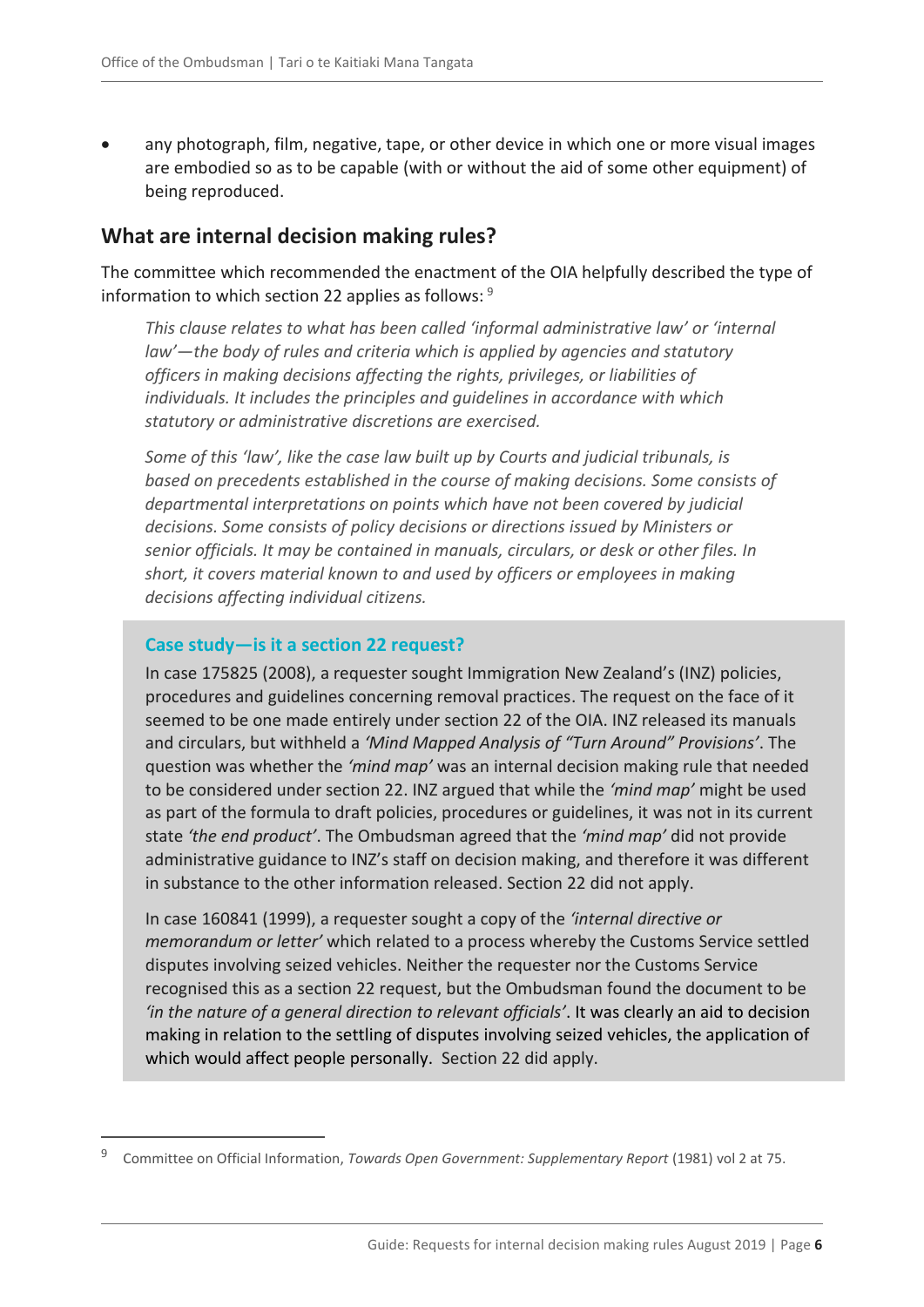## <span id="page-6-0"></span>Processing requirements

The processing requirements for section 22 requests are largely the same as they are for ordinary official information requests under Part 2 of the OIA or LGOIMA.

Agencies are still required to:<sup>10</sup>

 $\overline{a}$ 

- provide reasonable assistance to a requester to make a request;
- transfer a request for information that is held by another agency or more closely connected with its functions;
- make and communicate the decision on a request for official information as soon as reasonably practicable and no later than 20 working days after the day it was received;
- notify any extension of this maximum time period within 20 working days;
- provide reasons for refusing a request, and tell the requester of their right to complain to the Ombudsman.

Agencies are also permitted to charge for the supply of internal decision making rules under section 22.<sup>11</sup> However, as with any charging decision, an agency must consider any factors that warrant waiver or remission of the charge in the public interest. Section 22 recognises that there is a strong public interest in general availability of internal decision making rules which may make it unreasonable for one requester to bear the full cost involved in making them available (see [case study 274689](#page-6-1) below).

For more information about the requirements for processing official information requests see [The OIA for Ministers and agencies](https://ombudsman.parliament.nz/resources/oia-ministers-and-agencies-guide-processing-official-information-requests) and [The LGOIMA for local government agencies.](https://ombudsman.parliament.nz/resources/lgoima-local-government-agencies-guide-processing-requests-and-conducting-meetings)

#### <span id="page-6-1"></span>**Case study 274689 (2010)—Charging for internal decision making rules**

A requester sought a copy of the Customs Service's policies on checking passengers and their baggage. Customs decided to make some information available subject to a substantial charge. The Ombudsman pointed out to Customs that section 22 of the OIA applied. He had particular regard to *'section 22 ... and its presumption (over and above the OIA's general principle of availability) that policies and guidelines affecting persons will be accessible to those persons'.* Release of policies and procedures about how searches are carried out, and the rights afforded to those whose person and baggage is searched, would be likely to enhance public awareness of Customs' role at the border and help ensure that that role is carried out properly and that Customs is accountable for its actions. The Ombudsman found that the public interest in general availability of the information made Customs' decision to charge one requester a substantial amount

<sup>&</sup>lt;sup>10</sup> Section 22(3) of the OIA provides that ss 12(3) (urgency), 13 (reasonable assistance), 14 (transfers), 15 (decisions), 15A (extensions), and 19 (reason for refusal to be given) still apply. Section 21(2) of the LGOIMA provides that ss 10(3) (urgency), 11 (reasonable assistance), 12 (transfers), 13 (decisions), 14 (extensions), and 18 (reason for refusal to be given) still apply.

<sup>&</sup>lt;sup>11</sup> Section 15(1A) of the OIA applies by virtue of s 22(3), and s 13(1A) of the LGOIMA applies by virtue of s 21(2).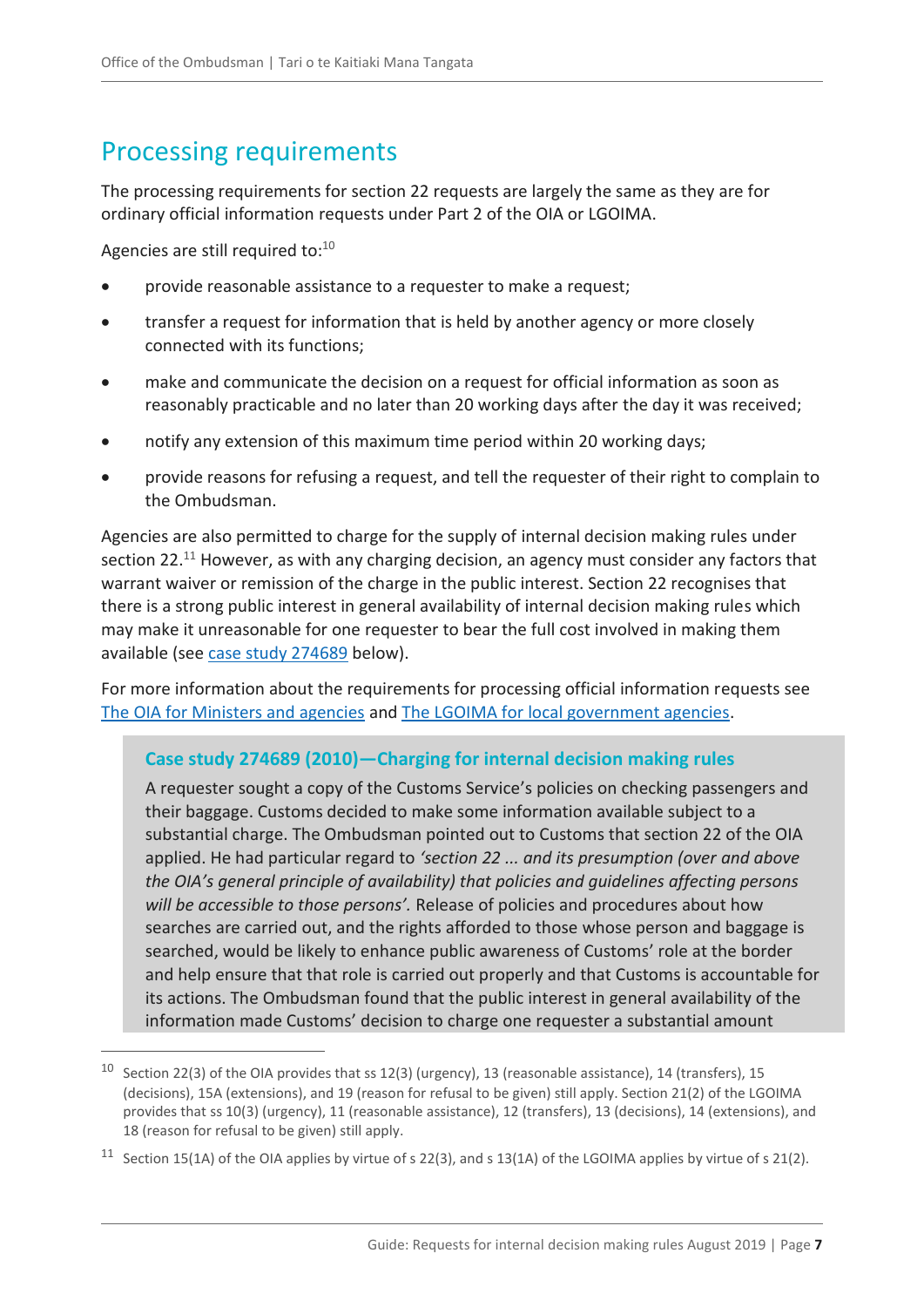unreasonable. The Ombudsman also encouraged Customs to make information subject to section 22 broadly available to the public online.

### <span id="page-7-0"></span>Reasons for refusing section 22 requests

Because there is a **right** of access to internal decision making rules, the reasons for refusing such requests are more limited.

#### <span id="page-7-1"></span>**Applicable withholding grounds**

Section 22 is subject to some but not all of the withholding grounds found in Part 2 of the legislation.

These are the '*conclusive'* reasons for withholding that can apply:<sup>12</sup>

- security, defence and international relations (OIA only):<sup>13</sup>
- confidential information provided by another country or international organisation (**OIA**  only $):$ <sup>14</sup>
- maintenance of the law; $^{15}$  and
- personal safety.<sup>16</sup>

*'Conclusive reasons'* for withholding official information are **not subject** to a public interest test. This means if they apply, there is no requirement to go on to consider whether there is a countervailing public interest in disclosure.

These are the 'good reasons' for withholding that can apply:<sup>17</sup>

- privacy;<sup>18</sup>
- disclosure of a trade secret / unreasonable prejudice to the commercial position of a third party; $19$

- <sup>15</sup> See s  $6(c)$  OIA and s  $6(a)$  LGOIMA.
- <sup>16</sup> See s 6(d) OIA and s 6(b) LGOIMA.
- $17$  See s 22(1) OIA and s 21(1) LGOIMA.
- <sup>18</sup> See s  $9(2)(a)$  OIA and s  $7(2)(a)$  LGOIMA.
- <sup>19</sup> See s  $9(2)(b)$  OIA and s  $7(2)(b)$  LGOIMA.

 $12$  See s 22(1) OIA and s 21(1) LGOIMA.

 $13$  See s 6(a) OIA.

 $14$  See s 6(b) OIA.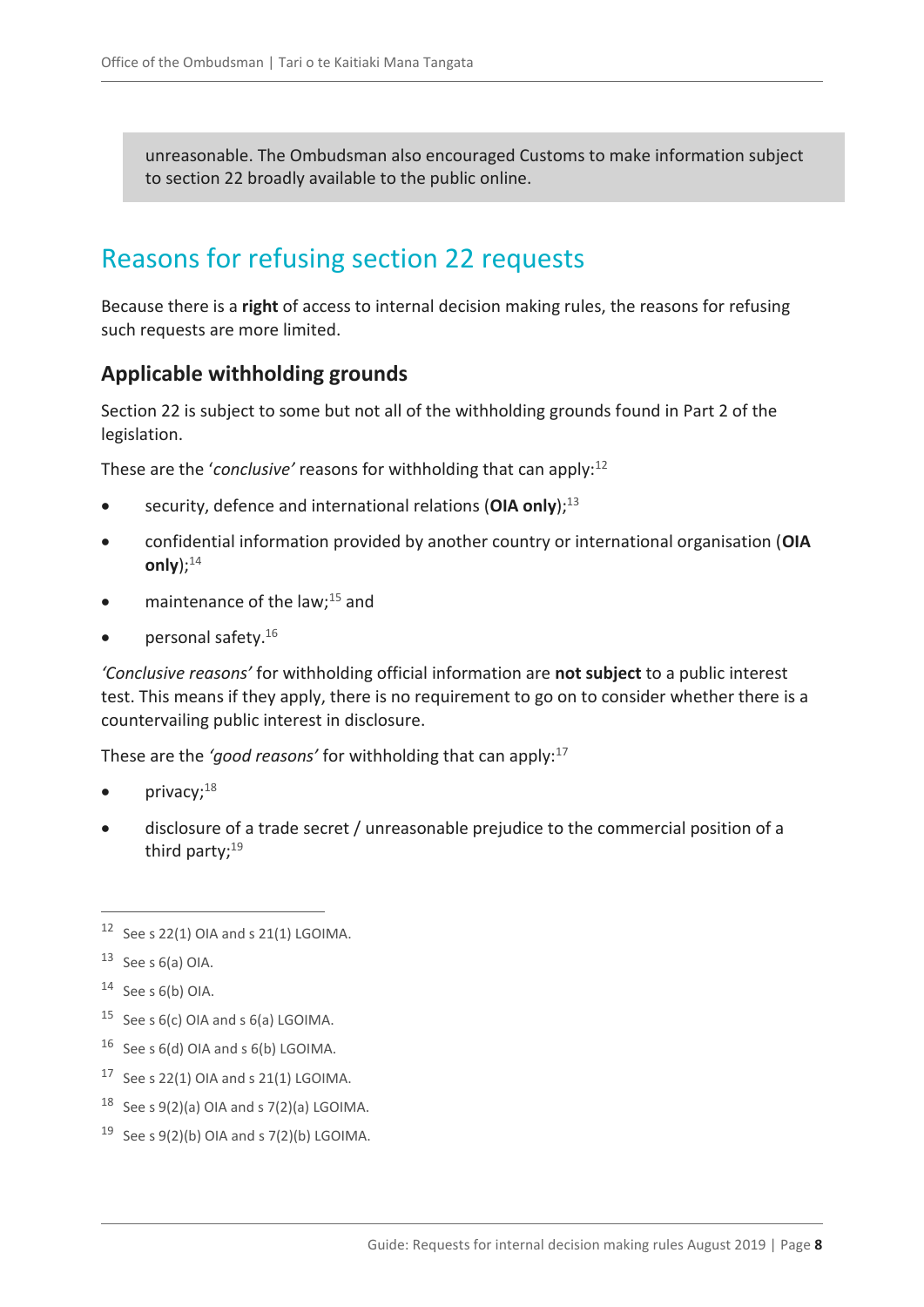- information subject to an obligation of confidence; $^{20}$
- commercial activities;<sup>21</sup> and
- negotiations.<sup>22</sup>

These reasons for withholding official information are subject to a public interest test. This means agencies must consider the extent of any public interest in release of the information. If there is a public interest in release which outweighs the need to withhold the information, then the request cannot be refused.

In addition, the right of access to internal rules in section 22 is subject to section 10 of the OIA (section 8 of the LGOIMA).<sup>23</sup> This means an agency may refuse to **confirm or deny** the existence or non-existence of information if that would be likely to prejudice the interests protected by sections 6, 7 or 9(2)(b) of the OIA (sections 6 or 7(2)(b) of the LGOIMA).

For further guidance on the withholding grounds see our [official information legislation guides.](https://ombudsman.parliament.nz/resources?f%5B0%5D=category%3A2146)

#### **Withholding grounds that cannot apply**

It's important to note that some of the common Part 2 withholding grounds, for example, free and frank opinions<sup>24</sup> and legal professional privilege,<sup>25</sup> do not provide a justifiable reason for refusing a section 22 request. Agencies should not expect to be able to withhold information in response to a section 22 request on these grounds.

### <span id="page-8-0"></span>**Partial release**

 $\overline{a}$ 

Where there is good reason to withhold only some of a document, an agency must either:

- make it available with deletions or alterations; or
- make a summary document available excluding the withheld information;

unless it is **impractical** to do so.<sup>26</sup> Whether it is *'impractical'* to do so will depend on the amount of work that would be involved in making the redactions or alterations, or summarising the information.

- <sup>22</sup> See s  $9(2)(i)$  OIA and s  $7(2)(i)$  LGOIMA.
- <sup>23</sup> See s 22(1) OIA and s 21(1) LGOIMA.
- <sup>24</sup> See s  $9(2)(g)(i)$  OIA and s  $7(2)(f)(i)$  LGOIMA.
- <sup>25</sup> See s  $9(2)(h)$  OIA and s  $7(2)(g)$  LGOIMA.
- $26$  See s 22(4) OIA and s 21(3) LGOIMA.

<sup>&</sup>lt;sup>20</sup> See s  $9(2)(ba)$  OIA and s  $7(2)(c)$  LGOIMA.

<sup>&</sup>lt;sup>21</sup> See s  $9(2)(i)$  OIA and s  $7(2)(h)$  LGOIMA.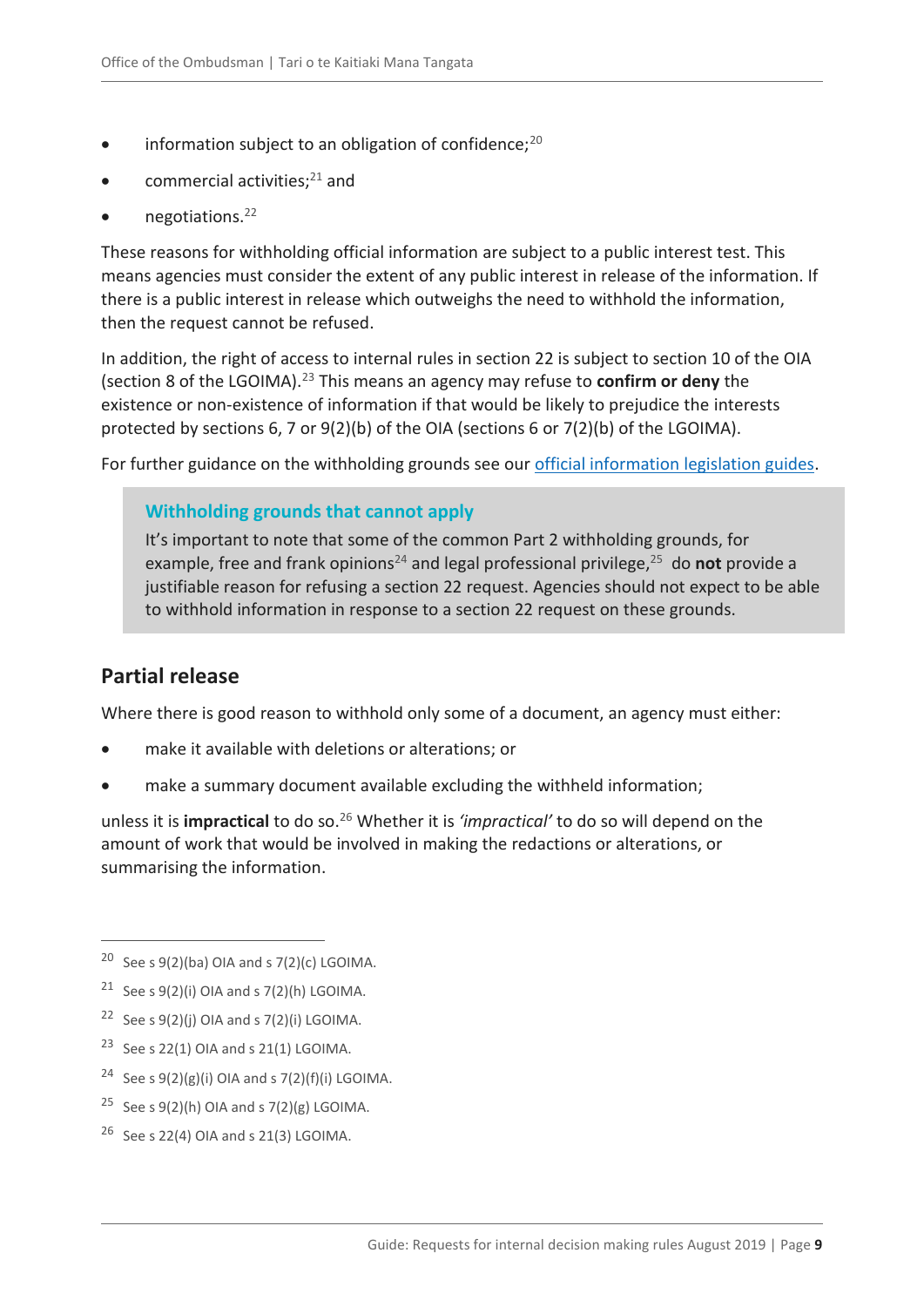### <span id="page-9-0"></span>**Administrative issues**

Section 22 does not incorporate the administrative reasons for refusing ordinary official information requests that are found in section 18 of the OIA or section 17 of the LGOIMA.

However, requesters are required to specify the information requested with *'due particularity'*. <sup>27</sup> This means an agency can ask for greater specificity if they are unable to **identify** the information sought by the requester. An agency must provide reasonable assistance to the requester.<sup>28</sup>

In addition, where it is necessary to withhold some but not all of a document, agencies may have a basis for refusing to make redactions or summarising the document if it would be **impractical** do so.<sup>29</sup>

If the volume of information requested is problematic, agencies can also consider:

- extending the maximum time limit available to make a decision on the request:<sup>30</sup>
- imposing a reasonable charge for supply of the information (although see the charging [case study 274689](#page-6-1) above). $31$

A section 22 request can also be refused if the requested document is not held. This is because the right of access only applies to any document which is *'held'* by an agency.<sup>32</sup>

# <span id="page-9-1"></span>Publication of information

Many agencies making decisions that affect people personally already publish their internal decision making rules. The Corrections Department publishes the Prison Operations Manual; Immigration New Zealand publishes its Operational Manual; Work and Income New Zealand publishes its Manuals and Procedures.

Agencies revising their decision making rules or developing new rules should do so with a view to being able to make them available on request, or publishing them proactively. Consider keeping potentially prejudicial information visually or conceptually separate so it's easier to redact later if necessary, or attach it as an appendix that can be withheld in full.

When agencies grant a request for previously unpublished internal decision making rules, they should consider making that same information available to the general public online. This is an important class of information that the general public ought to be able to access, and it's more

<sup>&</sup>lt;sup>27</sup> Section 12(2) of the OIA applies by virtue of s 22(3), and s 10(2) of the LGOIMA applies by virtue of s 21(2).

<sup>&</sup>lt;sup>28</sup> Section 13 of the OIA applies by virtue of s 22(3), and s 11 of the LGOIMA applies by virtue of s 21(2).

<sup>&</sup>lt;sup>29</sup> See s 22(4) OIA and s 21(3) LGOIMA.

<sup>&</sup>lt;sup>30</sup> Section 15A of the OIA applies by virtue of s 22(3), and s 14 of the LGOIMA applies by virtue of s 21(2).

 $31$  Section 15(1A) of the OIA applies by virtue of s 22(3), and s 13(1A) of the LGOIMA applies by virtue of s 21(2).

 $32$  See s 22(1) OIA and s 21(1) LGOIMA.